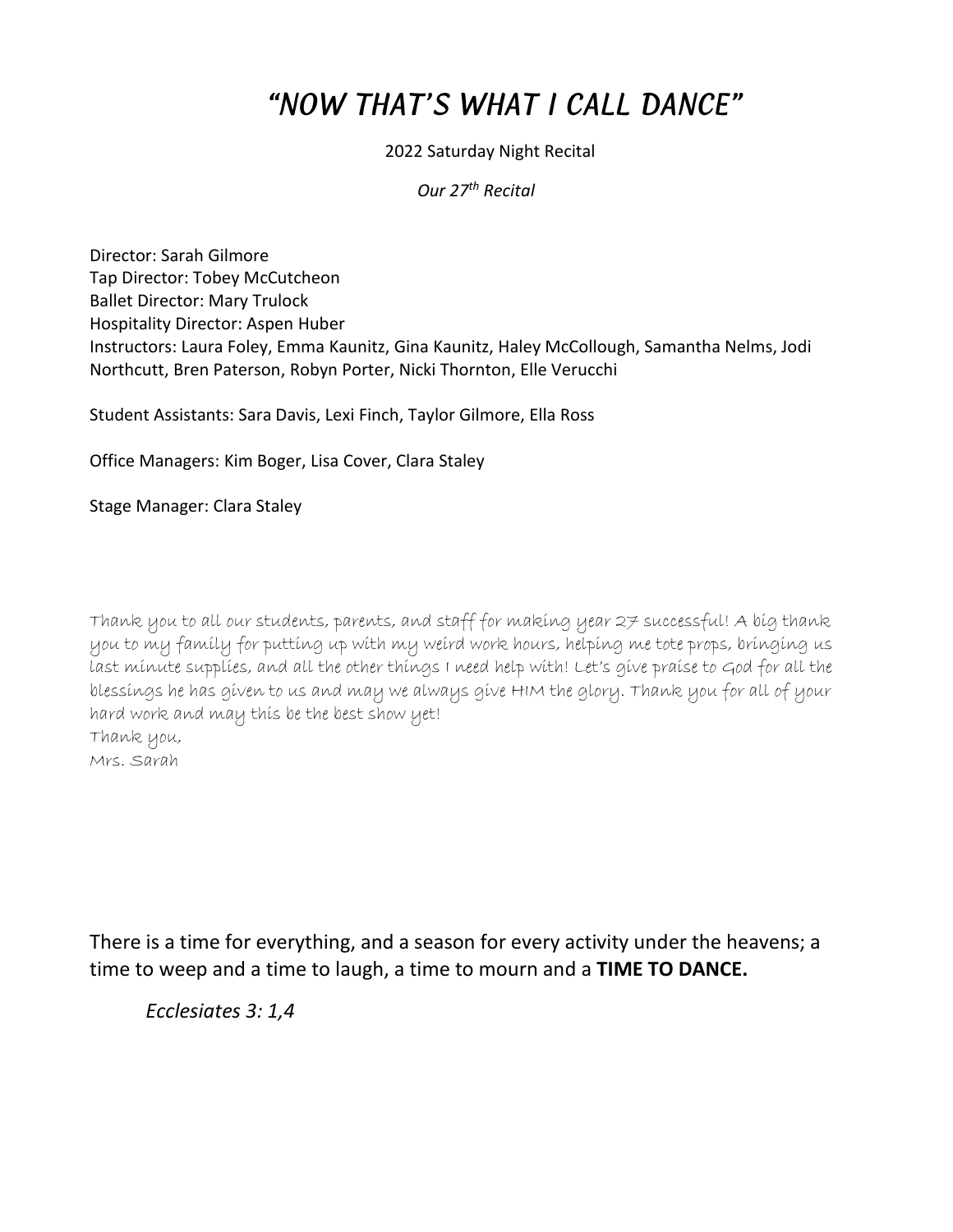#### 1. **Something in the Water-All Company Members**

 Paige Allen, Olivia Arterberry, Bevin Baker, Reagan Bell, Reese Bell, Clara Boger, Kate Boger, Maggie Boger, Kenley Bostian, Adelyn Castleman, Avery Collier, Liza Collier, Kaylea Crabtree, Mahala Crabtree, Sara Davis, Rylyn Dees, Ella Dixon, Brooklyn Dizney, Breelyn Drummonds, Halle Drummonds, Abbey Dunn, Marli English, Layla Finch, Lexi Finch, Lily French, Brookelyn Gibson, Sarah Gill, Hayden Gilmore, Taylor Gilmore, Milly Frances Graves, Ellis Hanby, Addelin Harris, Emma Harris, Kinsley Hartwig, Holiday Henderson, Addison Hickman, Addison Hudson, Maggie Hudson, Chloe Hunt, Emry Jech, Hannah Kaundart, Emma Kaunitz, Mia LaMendola, Jordyn Langham, Henley Little, Allison Loftin, Charlie McCaslin, Alizabeth McGinnis, Emilie McGinnis, Charlotte Mills, Lila Mills, Landry Mitchell, London Neal, Ella Nelms, Kate Netzel, Kyleigh Mae Nolan, Ellis Tate Owenby, Lola Owenby, Sadie Parker, Lauryn Peters, Isabella Petrino, Blakely Pope, Lilly Pope, Ella Quinlan, Addison Reed, Ella Ross, Laney Schlegel, Stailey Spears, Sarah Storms, Campbell Sullivan, Collins Sullivan, Addison Swann, Malyn Swann, Nelle Thornton, Holand Van Laar-Frever, Ella Wheeler, Emelia Wheeler

- 2. **Bippity Boppity Boo**-Kambri Crutchfield, Tommi Kate Engle, Elizabeth Kate Horn, Cadence Kissinger, Ettasyn Marveggio, Wynter Grace Richter, Grace West, Lucy West
- 3. **Route 66**-Madison Conyac, Marigold Eoff, Arden Fogerty, Annie Harris, Emeri Hayes, Blair Kennedy, Margo Kennedy, Adalyn Mize, Harper Sperry, Myleigh Stroud, Jillian Wishon
- 4. **Cabin Fever** Sara Davis, Lexi Finch, Kendle Hester, Lauryn Peters, Isabella Petrino, Ella Quinlan
- 5. **Wepa-Junior Jazz Company**-Olivia Arterberry, Clara Boger, Adelyn Castleman, Halle Drummonds, Layla Finch, Hayden Gilmore, Milly Frances Graves, Addison Hudson, Emry Jech, Allison Loftin, Emilie McGinnis, Kyleigh Mae Nolan, Ellis Tate Owenby, Lola Owenby, Stailey Spears, Collins Sullivan, Ella Wheeler, Emelia Wheeler
- 6. **Nearly Morning-Emerald Company**-Maggie Boger, Marli English, Taylor Gilmore, Ella Nelms, Nelle Thornton
- 7. **In the News-Beatz Hip Hop Company-**Paige Allen, Bevin Baker, Kenley Bostian, Avery Collier, Ella Dixon, Brooklyn Dizney, Lily French, Kinsley Hartwig, Hannah Kaundart, Mia LaMendola, Sadie Parker, Laney Schlegel, Holand Van Laar-Frever
- 8. **Scheibe-Senior Jazz Company**-Reagan Bell, Reese Bell, Kaylea Crabtree, Mahala Crabtree, Lexi Finch, Brookelyn Gibson, Sarah Gill, Ellis Hanby, Emma Harris, Maggie Hudson, Chloe Hunt, Lauryn Peters, Blakely Pope, Ella Quinlan, Addison Reed, Ella Ross
- 9. **Lollipop-Junior Tap Company**-Olivia Arterberry, Adelyn Castleman, Halle Drummonds, Abbey Dunn, Layla Finch, Hayden Gilmore, Milly Frances Graves, Addison Hudson, Allison Loftin, Emilie McGinnis, Kyleigh Mae Nolan, Ellis Tate Owenby, Collins Sullivan, Addison Swann, Ella Wheeler
- 10. **Re-Imagined-Teen Tap Company**-Maggie Boger, Marli English, Taylor Gilmore, Kinsley Hartwig, Ella Nelms, Nelle Thornton
- 11. **Holla-Back-Preteen Tap Company**-Breelyn Drummonds, Addelin Harris, Emry Jech, Charlie McCaslin, Charlotte Mills, Stailey Spears, Sarah Storms, Campbell Sullivan, Malyn Swann, Emelia Wheeler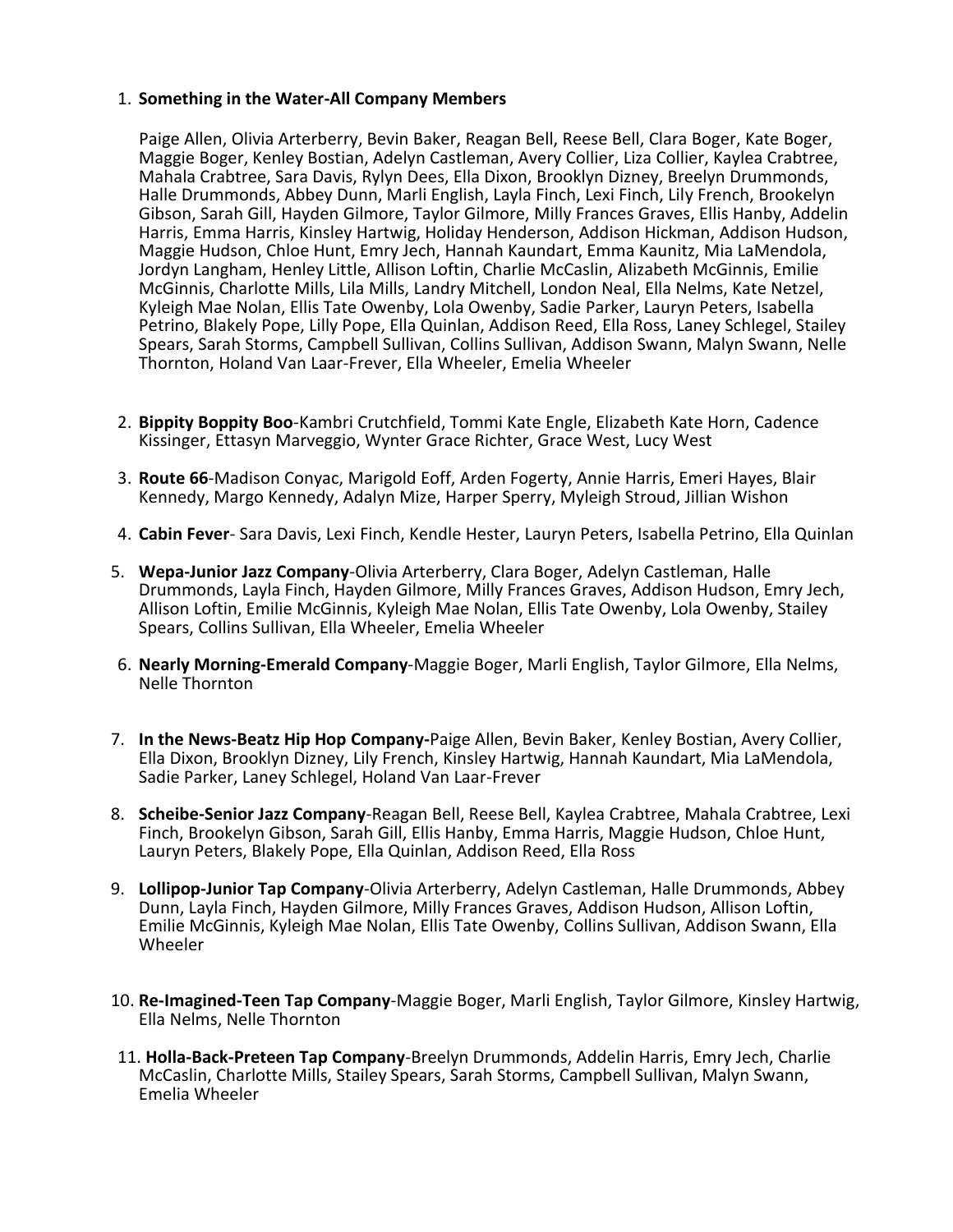- 12. **Lessons-Diamond Company**-Reese Bell, Mahala Crabtree, Lexi Finch, Emma Harris, Emma Kaunitz, Ella Quinlan
- 13. **Big Doll House**-Victoria Burton, Chelsea Davis, Sara Davis, Natalie Fernadez, Jenny Gentz, Sarah Gilmore, Shiloh Jones, Gina Kaunitz, Suzy Kelly, Jessica Kent, Tobey McCutcheon, Tori Martin, Samantha Nelms, Bren Paterson, Isabella Petrino, Lindsey Sabatini, Seandra Watanabe, Barbara Jean Wissing
- 14. **Anchors Aweigh**-Aubree Balli, Victoria Bosse, Caroline Cebuhar, Gretta Holt, Carter McCutcheon, Callie Paterson, Abi Kate Stewart, Rowan Sturgeon, Sawyer Wamsley
- 15. **The Haunting Hour-Pearl Company**-Paige Allen, Avery Collier, Breelyn Drummonds, Lily French, Taylor Gilmore, Addelin Harris, Kinsley Hartwig, Charlie McCaslin, Charlotte Mills, Sadie Parker, Laney Schlegel, Malyn Swann, Holand Van Laar-Frever
- 16. **Something Bad**-Seniors Reese Bell and Mahala Crabtree
- 17. **Paint Drippin'-Jamz Hip Hop Company**-Clara Boger, Adelyn Castleman, Liza Collier, Rylyn Dees, Halle Drummonds, Abbey Dunn, Layla Finch, Hayden Gilmore, Milly Frances Graves, Jordyn Langham, Henley Little, London Neal, Lola Owenby, Emelia Wheeler
- 18. **Pressure**-Bevin Baker, Reagan Bell, Maggie Boger, Kenley Bostian, Avery Collier, Kaylea Crabtree, Marli English, Brookelyn Gibson, Taylor Gilmore, Kinsley Hartwig, Addison Hickman, Mia LaMendola, Lila Mills, Ella Nelms, Lilly Pope, Addison Reed, Ella Ross, Nelle Thornton, Holand Van Laar-Frever

#### *Scholarship Announcments/Senior Recognition*

- 19. **A Million Dreams-Ruby Company**-Kate Boger, Adelyn Castleman, Abbey Dunn, Hayden Gilmore, Landry Mitchell, Addison Swann
- 20. **After the Pirates-Platinum Company**-Bevin Baker, Reagan Bell, Kaylea Crabtree, Brookelyn Gibson, Taylor Gilmore, Ellis Hanby, Addison Hickman, Lila Mills, Lauryn Peters, Lilly Pope, Addison Reed, Ella Ross, Nelle Thornton

## INTERMISSION/Slideshow

### **Ballet Production: The Wizard of Oz**

An Original Ballet based upon the story The Wizard of Oz by Frank Baum Choreography by Mary Trulock, Rachel Pianalto Strickland, Hip Hop by Garrett McCarty, Route 66 by Tobey McCutcheon

Main Characters Dorothy -Lexi Finch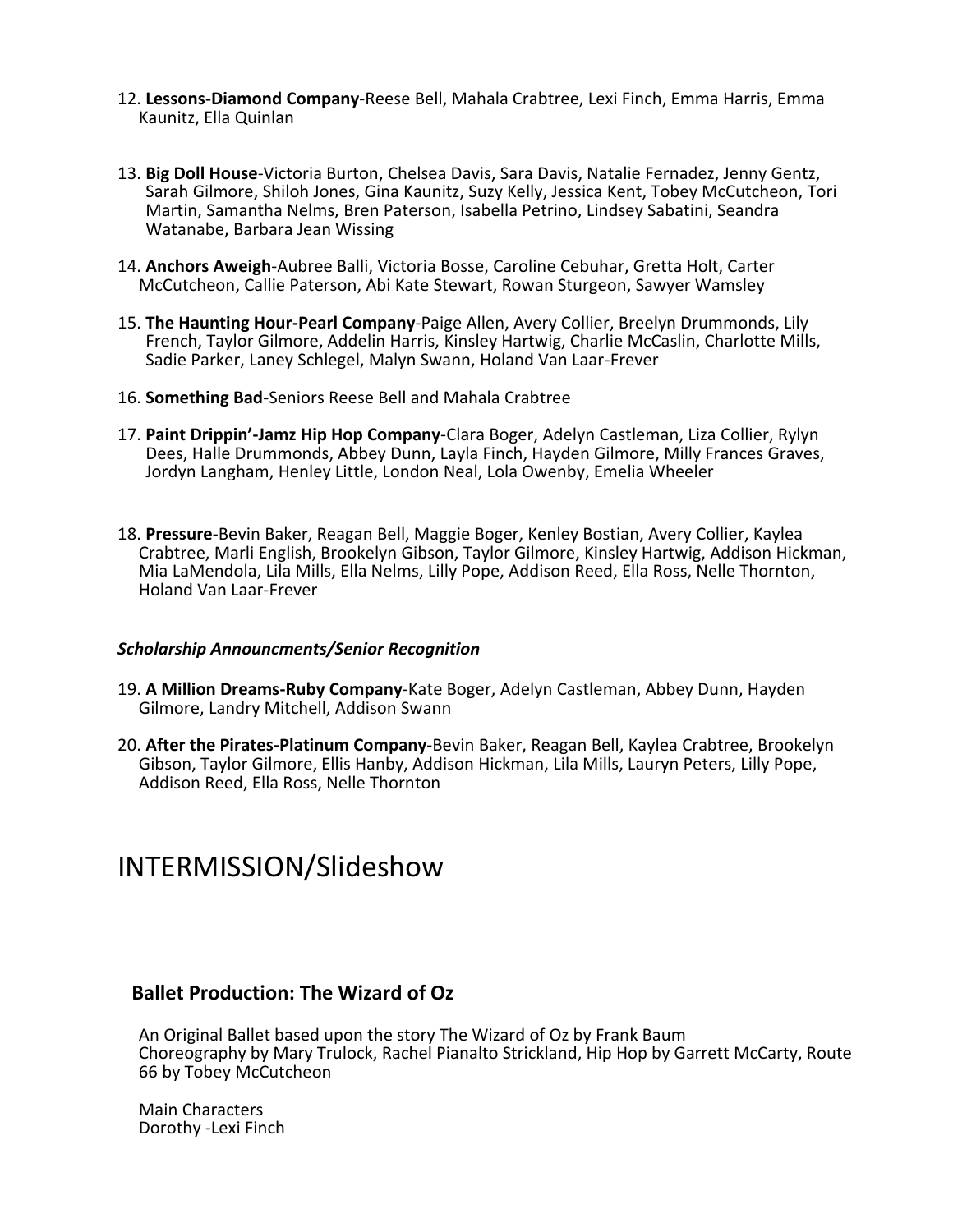Scarecrow Guest Artist - Garrett McCarty Tin Girl- Lauryn Peters Queen Lioness - Ella Quinlan Good Witch - Kendle Hester Not so Bad Witch- Isabella Petrino Route 66 Queen of Tap -Tobey McCutcheon Toto - Katy McGinnis/ Liz McGinnis owner and friend Note - in the first scene Kendle and Isabella are Dorothy's big sisters. Garrett is her brother, Lauryn and Ella are best friends of Dorothy and Ballet 5a are friends of all.

Somewhere Over the Rainbow Lexi Finch, Kendle Hester, Lauryn Peters, Isabella Petrino, Ella Quinlan

With Toto, Liz McGinnis, and Garrett McCarty

Friends of Dorothy (Child's Play) Lexi Finch, Kendle Hester, Lauryn Peters, Isabella Petrino, Ella Quinlan, Reagan Bell, Kaylea Crabtree, Brookelyn Gibson, Holiday Henderson, Chloe Hunt, Kate Netzel, Ella Ross

Storm in Kansas (William Tell Overture) Paige Allen, Kenley Bostian, Avery Collier, Ella Dixon, Brooklyn Dizney, Breelyn Drummonds, Lily French, Addelin Harris, Hannah Kaundart, Charlie McCaslin, Charlotte Mills, Marion Clare Ruble, Madison Samudio, Laney Schlegel, Malyn Swann, Holand Van Laar-Frever

With Dorothy and 4 Munchkins

Munchkin Land (Here Comes the Sun) Adelyn Castleman, Liza Collier, Abbey Dunn, Layla Finch, Milly Frances Graves, Addison Hudson, Emry Jech, Ellis Tate Owenby, Sadie Parker, Adeline Richey, Stailey Spears, Sarah Storms, Ella Wheeler, Emelia Wheeler

With Good Witch & Dorothy

Route 66 Not so Bad Witch, Route 66 Queen of Tap

Yellow Brick Road Journey (Golliwog's Cake Walk) Dorothy and Scarecrow

La vie en la Rose Tin Girl and Scarecrow

The Lion Sleeps Tonight The Queen Lioness and Scarecrow

Yellow Brick Road (Golliwog's Cake Walk) Dorothy, Scarecrow, Tin Girl, Queen Lioness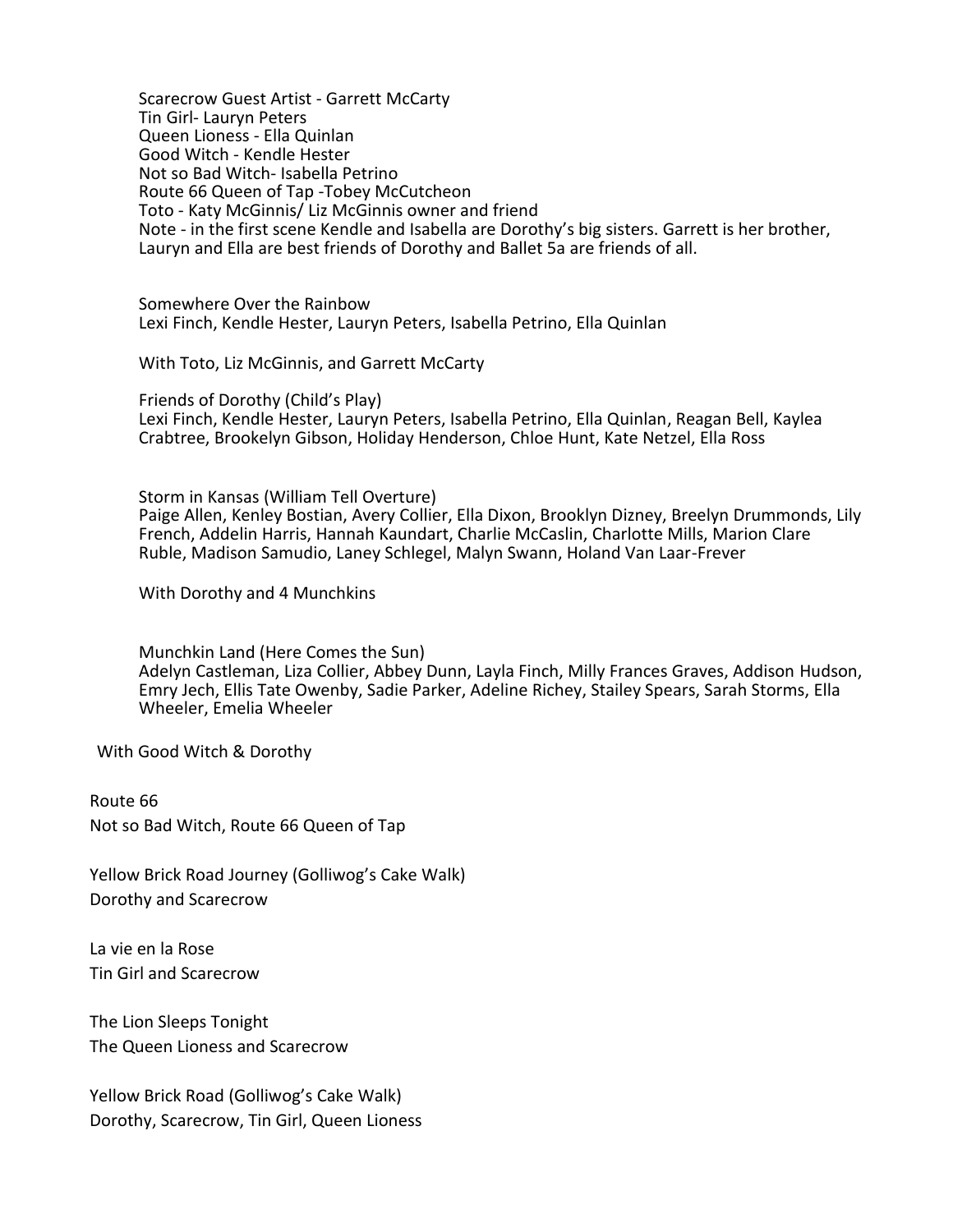Field of Poppies (Life and Laughter)

Olivia Arterberry, Stella Coffelt-Doke, Alma June Dennie, Jordyn Langham, Allison Loftin, Landry Mitchell, Kyleigh Mae Nolan, Sophie Phillips, Ellie Ruff, Collins Sullivan, Addison Swann, Kennedi Workman

Into Emerald City (Vogue)

Reese Bell, Mahala Crabtree, Sara Davis, Sarah Gill, Ellis Hanby, Emma Harris, Maggie Hudson, Emma Kaunitz, Blakely Pope

With Dorothy, Scarecrow, Tin Girl, Queen Lioness, Good Witch, and Not So Bad Witch, Flying Monkey

Fourteen Flying Monkeys (Fugue in G Minor) Bevin Baker, Maggie Boger, Marli English, Taylor Gilmore, Kinsley Hartwig, Mia LaMendola, Lila Mills, Ella Nelms, Lilly Pope, Claire Putnam, Addison Reed, Campbell Sullivan, Nelle Thornton with the Not so Bad Witch, Queen Lioness, Dorothy

Finale in Emerald City (Emerald City) Reese Bell, Mahala Crabtree, Sara Davis, Sarah Gill, Ellis Hanby, Emma Harris, Maggie Hudson, Emma Kaunitz, Blakely Pope with Dorothy, Scarecrow, Tin Girl, Queen Lioness, Good Witch

Rainbow Connection

Kate Boger, Lennon Bynum, Adele Duran, Emeri Hayes, Quinn Horne, Blair Kennedy, Margo Kennedy, Saylor Grace McKinley, Adalyn Mize, Stella Kate Northcutt, Brooklyn Wormington

Home Again (Somewhere Over the Rainbow) Reagan Bell, Kaylea Crabtree, Brookelyn Gibson, Holiday Henderson, Chloe Hunt, Kate Netzel, Ella Ross

With Dorothy, Toto, Liz McGinnis Scarecrow, Tin Girl, Queen Lioness, Good Witch, Not so Bad Witch, Flying Monkey

- 21. **Pump It-Preteen Jazz Company**-Paige Allen, Liza Collier, Ella Dixon, Brooklyn Dizney, Breelyn Drummonds, Lily French, Addelin Harris, Charlie McCaslin, Charlotte Mills, Sadie Parker, Laney Schlegel, Sarah Storms, Malyn Swann
- 22. **Girlz just want to have Fun**-Olivia Arterberry, Clara Boger, Adelyn Castleman, Rylyn Dees, Halle Drummonds, Isabella Frame, Hayden Gilmore, Allison Loftin, Emilie McGinnis, Landry Mitchell, London Neal, Kyleigh Mae Nolan, Lola Owenby, Collins Sullivan
- 23. **Stay Fly-Rhythm Company-**Reagan Bell, Marli English, Lexi Finch, Brookelyn Gibson, Taylor Gilmore, Addison Hickman, Lila Mills, Lilly Pope, Addison Reed, Ella Ross
- 24. **A Tisket a Tasket**-Addison Hudson, Emry Jech, Ellis Tate Owenby, Addison Penzo, Stailey Spears, Sarah Storms, Emelia Wheeler
- 25. **Fire on Fire**-Senior Reese Bell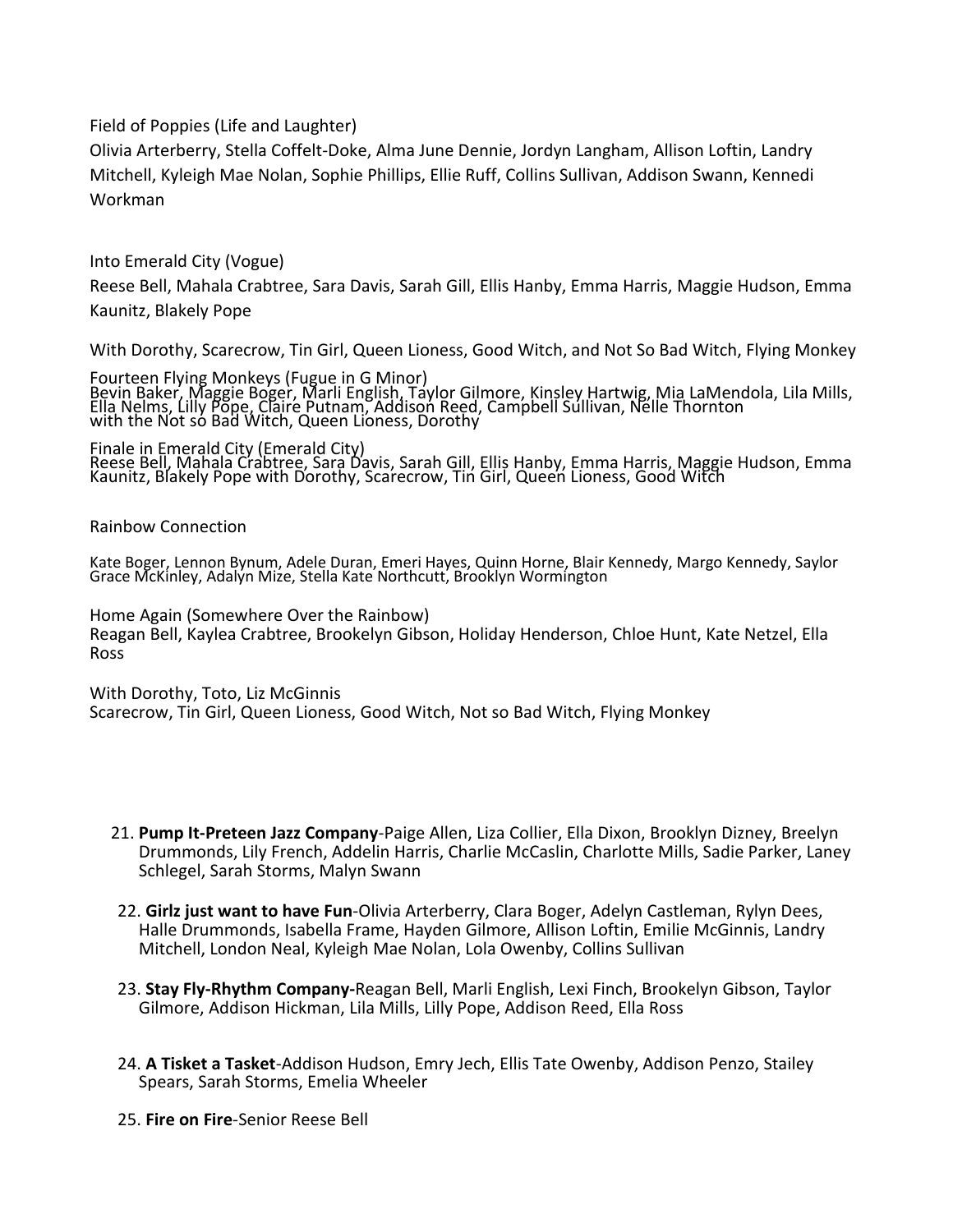- 26. **Candy Hearts** Kate Boger, Bree Bowen, Scarlett Fears, Vivian Fears, Arabella Hernandez, Calli Huggins, Allison Loftin, Kyleigh Mae Nolan, Phoenix Prater, Ruth Taylor Ray, Ellie Ruff, Addison Strecker, Hope Sutherland, Parker West
- 27. **Telephone-Teen Jazz Company**-Maggie Boger, Avery Collier, Marli English, Taylor Gilmore, Kinsley Hartwig, Ella Nelms, Campbell Sullivan, Nelle Thornton, Holand Van Laar-Frever
- 28. **To our Everyday Hero-Sapphire Company**-Liza Collier, Hayden Gilmore, Addison Hudson, Emry Jech, Charlotte Mills, Ellis Tate Owenby, Stailey Spears, Sarah Storms
- 29. **Shake a Tailfeather**-Madison Conyac, Marigold Eoff, Arden Fogerty, Annie Harris, Emeri Hayes, Blair Kennedy, Margo Kennedy, Adalyn Mize, Harper Sperry, Myleigh Stroud, Jillian Wishon
- 30. **Black Cat-**Mahala Crabtree, Lexi Finch, Ellis Hanby, Emma Harris, Kendle Hester, Chloe Hunt, Lauryn Peters, Ella Quinlan
- 31. **Nothing Gonna Bring me Down**-Reagan Bell, Maggie Boger, Marli English, Brookelyn Gibson, Taylor Gilmore, Kinsley Hartwig, Addison Hickman, Mia LaMendola, Lila Mills, Ella Nelms, Addison Reed, Nelle Thornton
- 32. **Sorry**-Liza Collier, Maddison Gladden, Addison Hudson, Emry Jech, Emma McCarty, Alivia Miller, Madly Morris, Reagan Oliver, Ellis Tate Owenby, Addison Penzo, Adeline Richey, Madison Samudio, Stailey Spears, Sarah Storms, Emelia Wheeler
- 33. **Rum & Coca-Cola**-Olivia Arterberry, Adelyn Castleman, Halle Drummonds, Hayden Gilmore, Allison Loftin, Emilie McGinnis, Kyleigh Mae Nolan, Lola Owenby, Emmie Ross, Collins Sullivan
- 34. **Everybody Dance Now-Senior Tap Company**-Reagan Bell, Reese Bell, Sara Davis, Lexi Finch, Brookelyn Gibson, Sarah Gill, Holiday Henderson, Maggie Hudson, Kate Netzel, Lauryn Peters, Isabella Petrino, Blakely Pope, Ella Quinlan

#### **Good Times Finale**

We want to thank the families and businesses below for your scholarship donations:

Storms Orthodontics:<www.stormsortho.com>

Chatterbox Boutique[: www.chatterboxshop.com](www.chatterboxshop.com)

Santoleri Family

Leafguard of Arkansas[: www.leafguardandmore.com](www.leafguardandmore.com)

Nelms Family/Adventure Subaru:<www.adventuresubaru.com>